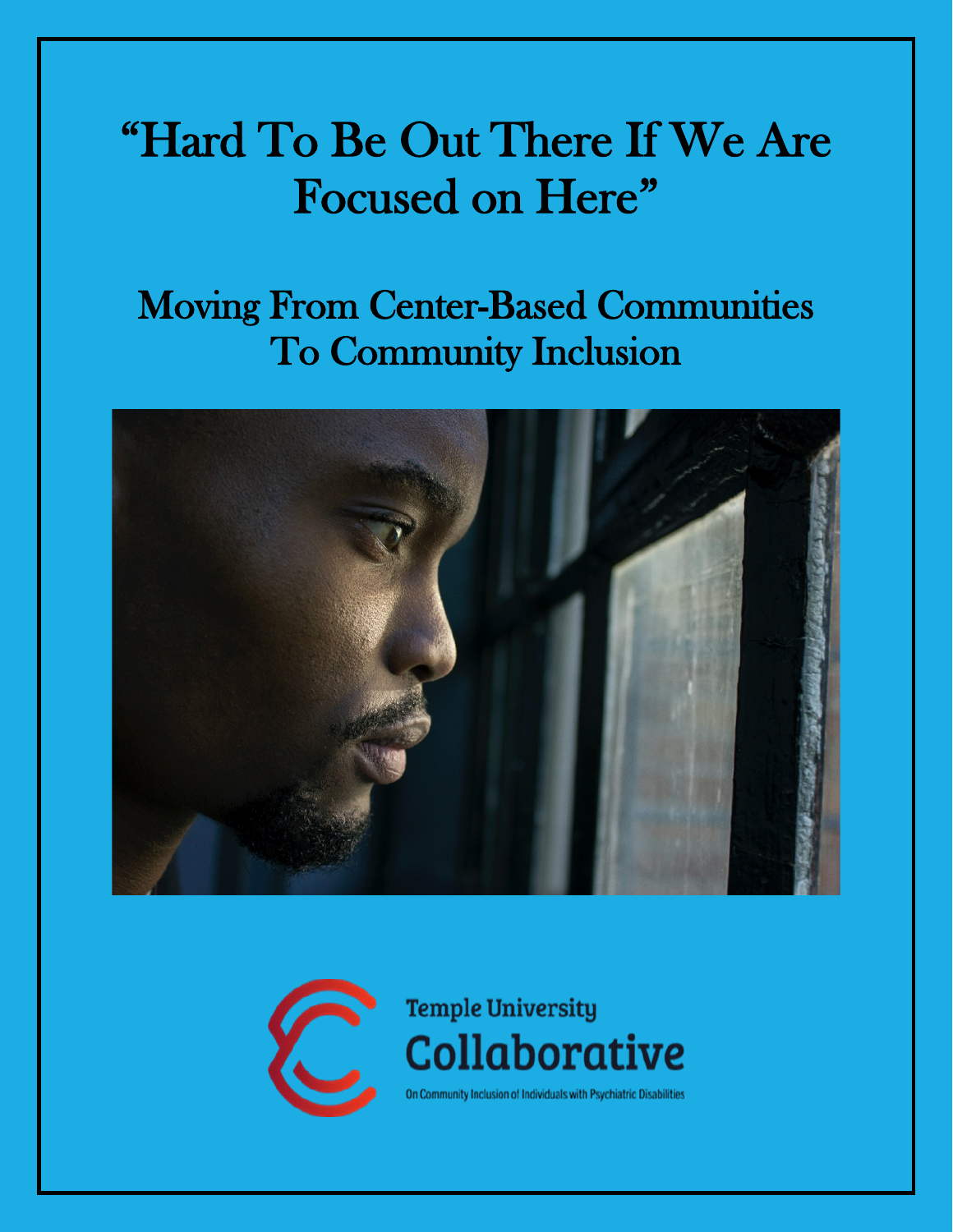## **"Hard To Be Out There If We Are Focused on Here": Moving From Center-Based Communities To Community Inclusion**

**Richard C. Baron, MA.** And **Mark S. Salzer, Ph.D.** are both with the Temple University Collaborative on Community Inclusion of Individuals with Psychiatric Disabilities.

Funding for this project has been provided by Delaware Health and Social Services' Division of Substance Abuse and Mental Health through a grant from the U.S. Substance Abuse and Mental Health Administration (SAMHSA). The contents of this resource guide do not necessarily represent the policies or perspectives of DHSAMH or SAMHSA and you should not assume endorsement by them of any of the ideas or materials that are referenced.

Suggested citation: Baron, R.C. & Salzer, M.S. (2020). "Hard To Be Out There If We Are Focused on Here": Moving From Center-Based Communities To Community Inclusion. The Temple University Collaborative on Community Inclusion of Individuals with Psychiatric Disabilities. Available at www.tucollaborative.org

**November 2020**

Cover Photo by [Anaya Katlego](https://unsplash.com/@anaya_katlego?utm_source=unsplash&utm_medium=referral&utm_content=creditCopyText) on [Unsplash](https://unsplash.com/s/photos/person-looking-out-window?utm_source=unsplash&utm_medium=referral&utm_content=creditCopyText)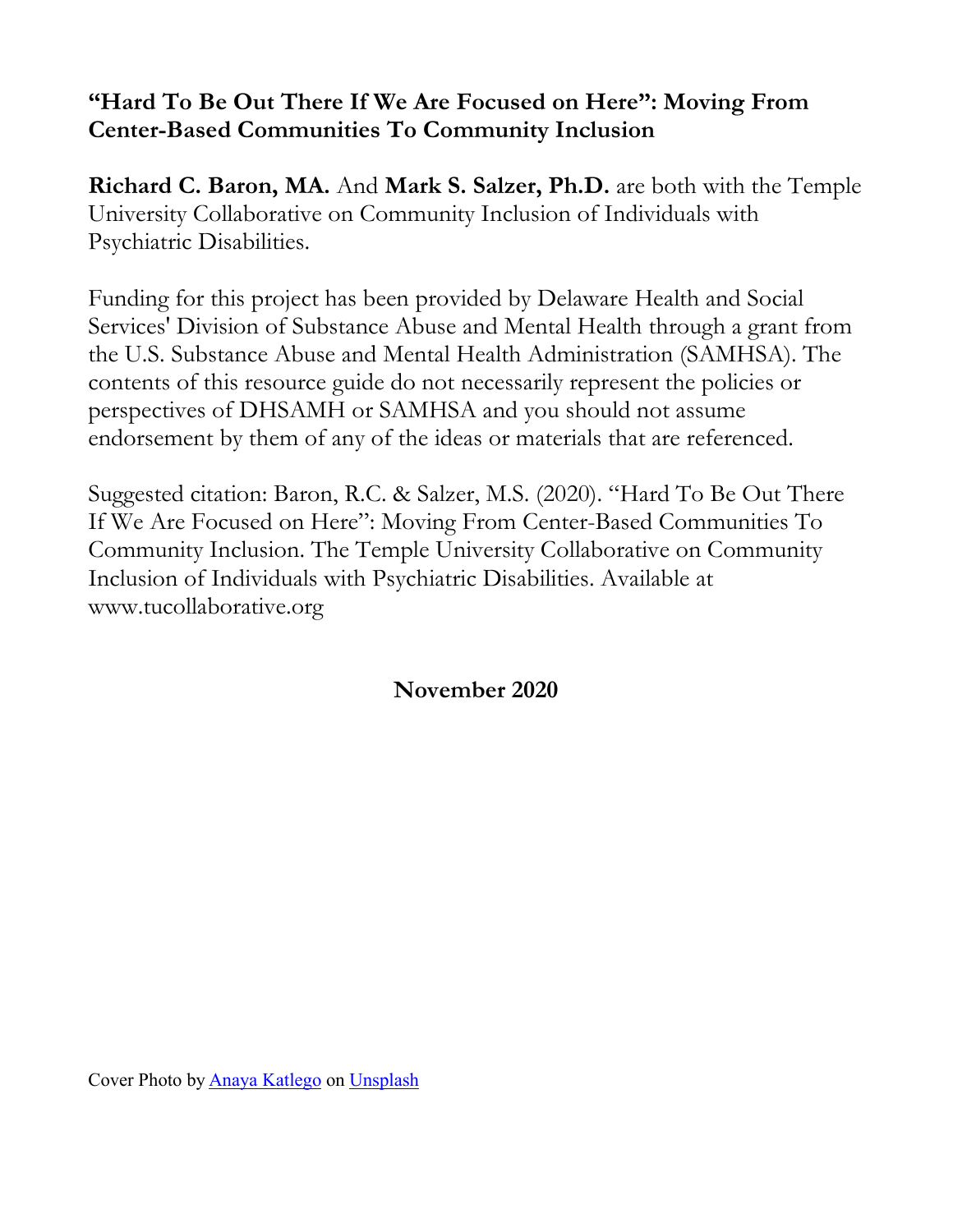#### Introduction

Informal spaces, now known as Clubhouses, Drop-in Centers, Consumer Centers, Peer Centers, Recovery Centers, Wellness Centers, etc., were incredibly innovative when they emerged in the 1950s in response to the downsizing of the nation's state psychiatric hospital infrastructure. Substantial numbers of people had been in institutions for many years and oftentimes found themselves alone and under-supported in the community. Many desired a safe, welcoming, educational, fun, and dry/warm/cool place to go during the day, and perhaps some evenings. The nation's expanding number of such Centers in the 60's, 70's, and 80's offered something to do, initial training for work, leisure and recreational activities with peers, opportunities to learn new skills, emotional support, connections to other needed health care and social services, and more. For many, the simple offer of coffee, a meal, a TV, and maybe most important of all, the ability to escape a hostile world and experience a sense of community and belonging that was all that alleviated their feeling of abandonment in the community.

While many things, sadly, have stayed the same since the 1950s, other things have dramatically changed. Among them was the continuing advancement of consumer voice and a powerful disability rights movement, and these eventually led to the emergence of the concept of 'recovery' and community inclusion becoming established as a legal right embedded in the Americans with Disabilities Act (ADA) in 1990. The ADA declared that people with disabilities had the right to live in the community like everyone else, and has become a model for similar laws around the world. In 1999 the Supreme Court settled some questions about the scope of the ADA when they declared that "…unnecessary institutionalization was a form of discrimination prohibited by the Americans with Disabilities Act." Among other things, the Supreme Court's Olmstead Decision provided a legal framework for a move away from all segregated settings and towards life in the community. Based on the ADA and Olmstead decisions, community inclusion has been defined as "The opportunity to live in the community and to be valued for one's uniqueness and abilities like everyone else.<sup>[1](#page-2-0)</sup>"

Today, the need for a greater focus on community inclusion and participation has become even clearer.

On the one hand, many of those with serious mental illnesses have been told for years that active engagement in community life is beyond their reach, leaving many largely segregated from the mainstream – often unemployed and financially dependent, homeless or living in specialized residential programs in challenging communities, with fragile linkages to family life and broken connections to friends, and spending their days in behavioral health programs that offer mental illness-oriented programming, social events, and group activities that have become a poor substitute for genuine, meaningful community life and participation.

On the other hand, there is a solid research base indicating that most people with mental illnesses 'would, should, and could' participate in the everyday activities of their communities, and this consensus argues persuasively that members: a) remain vitally interested throughout their lives in community participation; b) are more than capable – with the support of Centers – of building new lives beyond the sometimes overly-warm embrace (i.e., creation of overdependence) of mental health systems; and c) benefit substantially from engagement in the everyday world around them. It is from this perspective that community inclusion and participation has come to be referred to as a "medical necessity".<sup>[2](#page-2-1)</sup>

<span id="page-2-0"></span><sup>1</sup> Salzer, M.S. (2006). Introduction. In M.S. Salzer (ed.), Psychiatric Rehabilitation Skills in Practice: A CPRP Preparation and Skills Workbook (pp. 1-5). Columbia, MD.: United States Psychiatric Rehabilitation Association.

<span id="page-2-1"></span><sup>2</sup> Salzer, M.S. & Baron, R.C. (2016). Well Together – A blueprint for community inclusion: fundamental concepts, theoretical frameworks and evidence. Published by Wellways Australia Limited, Melbourne, Australia. Available at http://tucollaborative.org/wp-content/uploads/2017/05/Wellways-Well-Together.pdf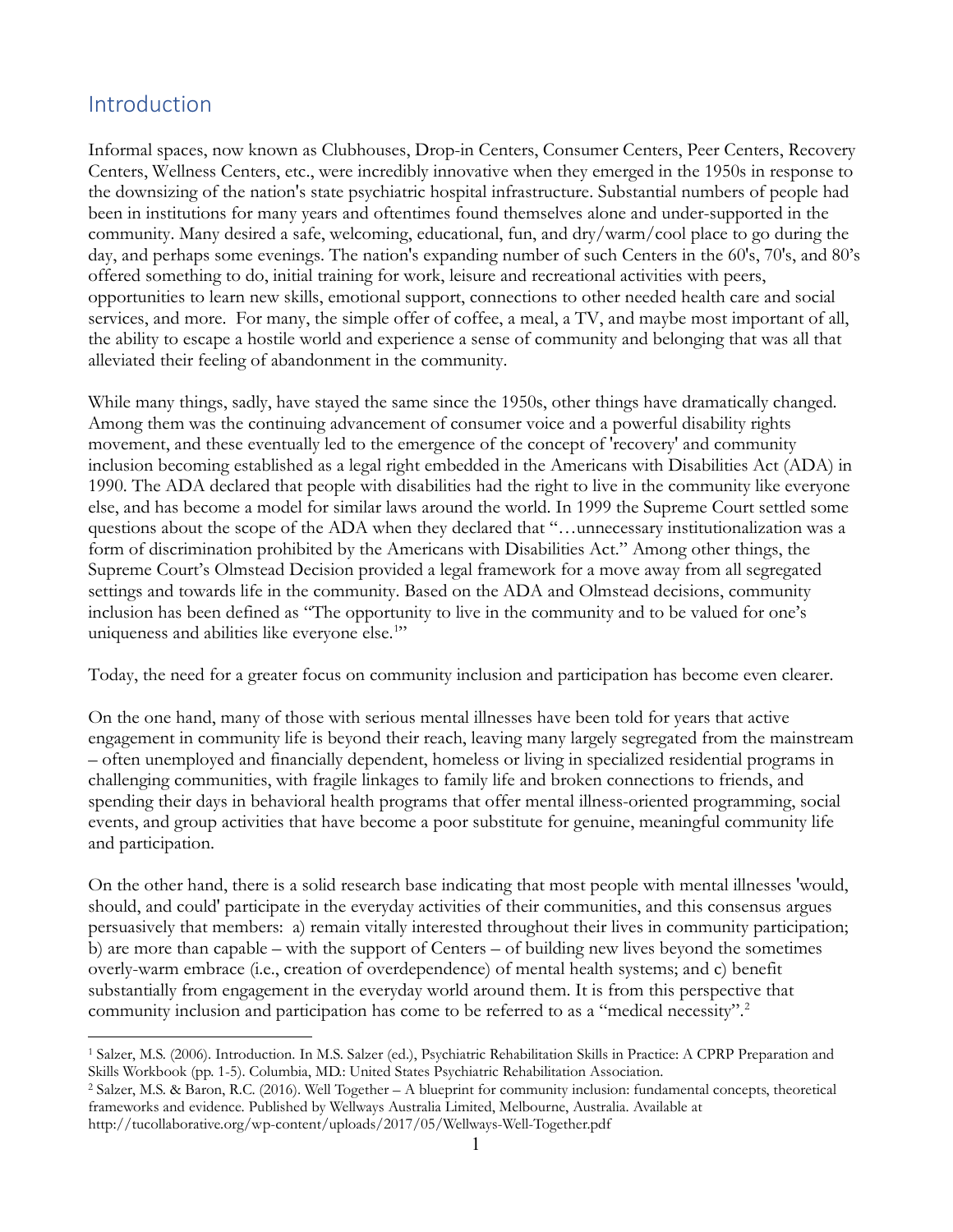Centers can expand their role in increasing those opportunities by serving as a community-based hub that focuses on supporting participation in meaningful activities (e.g., work, school, dating, recreating, parenting, voting, volunteering, praying) of one's choice for people who have historically been disconnected and disenfranchised from the broader community. The shifts toward recovery-oriented and community inclusion ideals that have occurred since the 1950 place Centers in a key position to take the lead in moving policies and rights into realities.

However, promoting community inclusion and participation is not easy: it requires a change in perspective and three concerted sets of action<sup>[3](#page-3-0)</sup>.

First, it requires the simultaneous recognition that people who are lonely and socially isolated should have a place to go AND that these places can still be heavily focused on supporting and encouraging people to connect to their communities. In other words, Centers can still emphasize a strong sense of their program's community while also encouraging and supporting people in expanding their sense of belonging and connection to the broader community, spending increasing amounts of time engaged in meaningful activities in the world around them – independent of Center staff. The reasons for this are many. The surrounding community inevitably offers many more resources, participation opportunities, and diverse people to develop relationships with than will ever be available in the Centers or in the behavioral health system.

Second, promoting community inclusion relies upon the commitment of Centers to support the exploration of community-based interests and supporting participation that is 'like everyone else.' This may include limiting Center-driven group activities (e.g., Center picnics and leisure outings) in favor of supporting people in doing the community activities in which they may be most interested, including engaging with natural supports (e.g., friends, family, acquaintances, and fellow peers) with whom they can attend those activities . Centers can be critical sources of information about community resources, can help service recipients to develop the skills to identify and use these resources, and can respond to the hesitancies and barriers people may face as they pursue their interests.

Third, community inclusion and participation requires Centers to develop partnerships and engagements with mainstream organizations – congregations and colleges, civic associations and recreational programs, employers and arts organizations, and more – to develop genuinely welcoming communities. These mainstream organizations and communities need to be called upon as allies and supported as they explore their capacities for opening their doors - supporting new participants, and working toward genuinely welcoming people with mental illnesses *as individuals* into their ongoing activities.

This document is designed to support Centers as they consider what additional steps they can take to assist their members in their pursuit of meaningful, community-based participation. You will find here a set of five broad areas (and suggestions within each) that were developed as part of a brainstorming exercise with staff from Peer Centers in the State of Delaware and their partners as they considered what types of steps their programs might take to further promote community inclusion of their members. This is not a detailed step-by-step set of activities nor a list of required steps, but instead ideas developed by Center staff themselves about practical, but not terribly cumbersome, initiatives that could be undertaken with the current resources available in most Centers. The activities are organized into five domains: 1) Broaden Understanding of Community Participation; 2) Develop Pilot Programs; 3) Provide Staff Training; 4)

<span id="page-3-0"></span><sup>3</sup> These ideas were developed just prior to the COVID-19 pandemic that presented unique challenges – and opportunities - for community inclusion and participation. Please take a look at our "Keeping Connected While Staying Apart" resources that are available at [http://www.tucollaborative.org/keeping-connected-while-staying-apart/.](http://www.tucollaborative.org/keeping-connected-while-staying-apart/)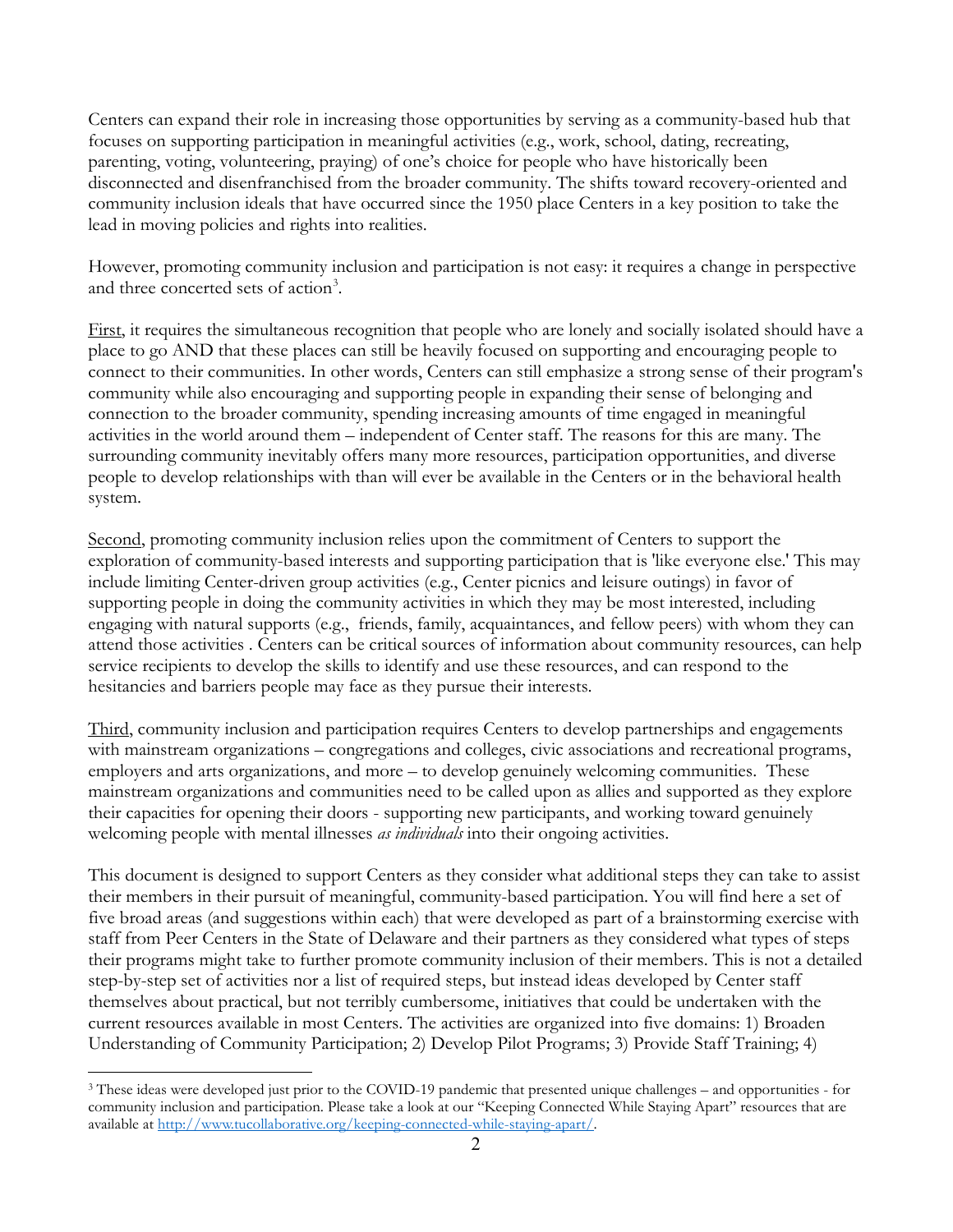Develop Welcoming Communities; and 5) Highlight Your Successes. Overall, these are intended to be initiatives that you can launch today to promote broader community inclusion and participation tomorrow.

# Broaden Understanding of Community Participation

Many Centers begin by building a broader understanding of community participation within their own settings. The concepts of community inclusion and participation and the role Centers can play are still quite new to many. Making the commitment to work toward a strong Center focus on supporting members in connecting with local organizations can at first appear challenging, but can be overcome. Here are some initial steps Centers can take:

**1. Educate Your Center's Staff.** Advocates for an expanded commitment to community inclusion and participation will need to build their own Center's knowledge about, and comfort with, the demands of this new approach, to help build Center-wide support. You may find you need to start with your colleagues – the Center's Board of Directors, agency leadership, supervisors, and others - to make sure everyone supports establishing ambitious community participation goals. If so:

- *Educate yourself* there are many resources you can turn to for more information about the fundamental concepts, research justifications, definitions, and challenges of community participation, and the more you know the better you can share your insights with colleagues.
- *Divide and conquer* you may want to start with your program's Board or its leadership or build up from the foundation by talking with and presenting to Center staff and their supervisors, but plan ahead to make sure everyone is going to have an opportunity to learn more.
- *Plan your presentation* there's a lot you can be talking about (e.g., concepts, research, fundamentals, evolving staff roles, relationships with the community, etc.) so plan ahead for how your presentation will go (a formal Powerpoint presentation may help), and know what you want to emphasize each time.
- *Leave substantial time for discussion -* these are new and challenging approaches to the work of your Center, and you want to be sure that your audience has an opportunity to raise their questions, their concerns, and their ideas about how to move forward most effectively.

**2. Involve Center Members In The Process.** Your Center's members have their own strong feelings about the changes in services and supports that a shift to community participation entails, and you need to make time to engage them in the process. Many members have simply gotten used to the idea that they *can't* participate. You could…

- *Use a variety of approaches* some members will enjoy a presentation of this new direction in a 'community meeting,' a small group discussion, or one-to-one conversation. You should be prepared to offer all of the above.
- *Prepare for some negative feedback* your program's current services (recovery-oriented programming, educational classes, group social events at the Center and in the community, etc.) are likely to be highly valued by current members, and you need to find a way to talk with members about rebalancing the Center activities to align with the promotion of inclusion and participation.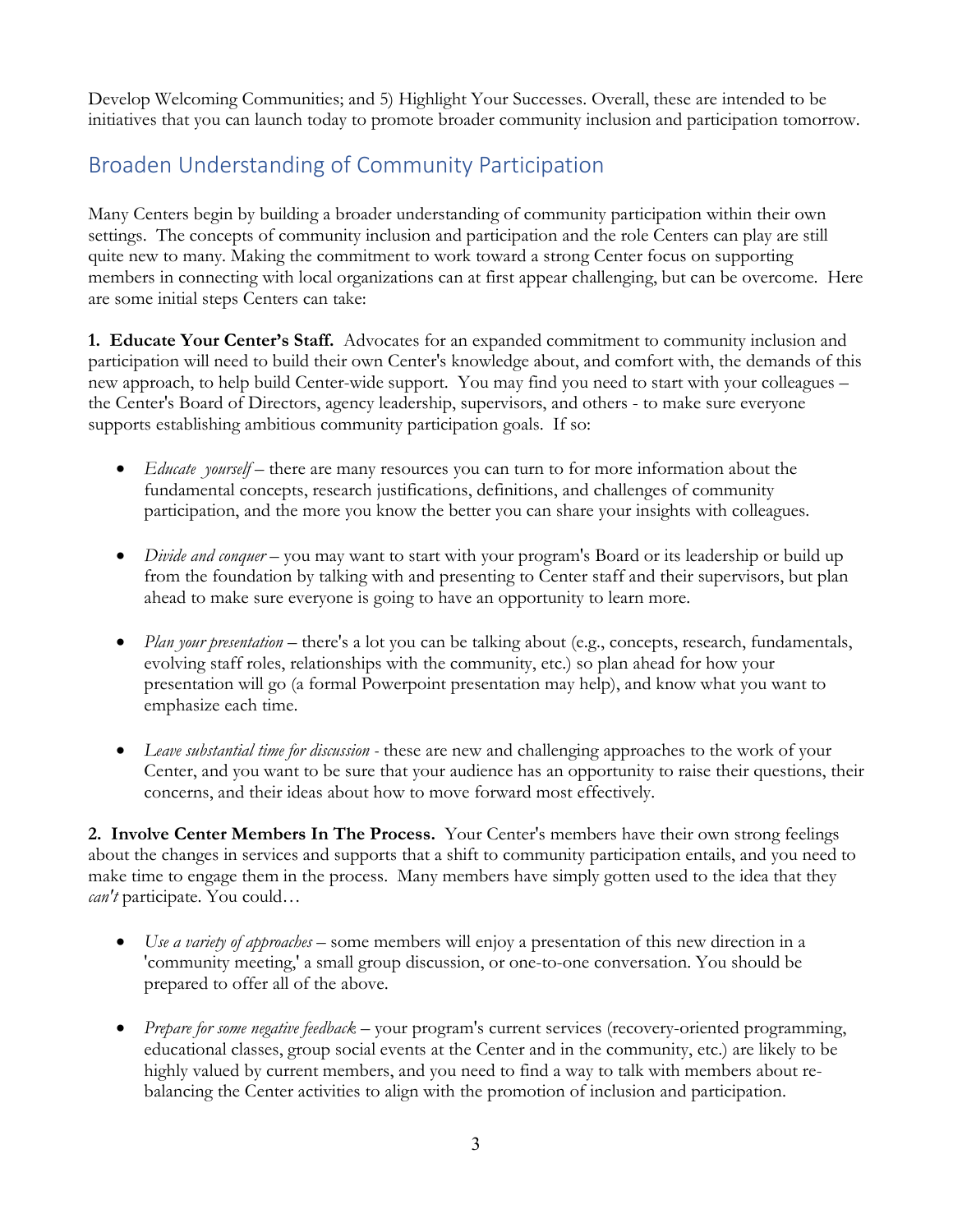• *Highlight success stories* – Peer staff may want to highlight their own stories of community participation, or ask current or past members who have enjoyed engaging on their own in community life to talk about their experiences, encouraging others to give these new ideas a try.

**3. Encourage Members to Promote Community Participation On Their Own.** Members in your Center may be interested, and more than able, to promote community inclusion on their own – working with each other, connecting to the community, and grappling with the ways that different communities respond to the challenges of community participation. You might:

- *Assist interested members in developing their own peer-run community participation groups* peer-run services within traditional agencies, as well as peer-run agencies – have proven their effectiveness in helping those with similar experiences to open themselves up to new experiences, and peer-run groups that focus on participation may be especially effective.
- *Educate members about their roles, rights, and responsibilities within the broader community –* Members can discuss roles and rights of participation in community settings and how they contribute to community life through their participation.
- *Talk with other Centers and programs about their community participation initiatives* use county, state, or national networks to identify initiatives emphasizing community participation and seek their ideas and support in building your own approaches.
- *Develop online forums to share information related to community participation* online forums can be used to share specific interests or fears, recount both successful and unsuccessful forays into the community, and encourage one another.

**4. Develop a Community Participation Advisory Board.** One effective way to strengthen your Center's commitment to community participation is to involve varied constituencies in guiding these changes, inviting varied individuals, including employers, educational institutions, faith leaders, librarians, community center directors, etc. to bring their ideas, concerns, and energies to a broad-based Community Participation Advisory Board. To get started:

- *Recruit individuals from varied perspectives –* Board members, Center leadership, and supervisors will be important contributors; peer staff and past and current members are key as well, and contact a few leaders of community groups (e.g., clergy, town council, etc.) for their involvement.
- *Develop a clear agenda for your first – and second – meetings –* you will want to review the basics of community participation again, but be clear about the roles you want the advisory board to play (e.g., redefining the agency's mission; monitoring ongoing progress; etc.).
- *Define a 'community participation planning process'* the Advisory Board might want to define a 'community participation planning process that outlines (for members, staff, and community agencies) how the agency intends to proceed toward promoting community participation.
- *Focus on funding –* your Board may be helpful in raising some funds to support your community participation efforts, such as encouraging philanthropic organizations to offer financial support for a 'community participation scholarship' fund to help meet the costs of participation.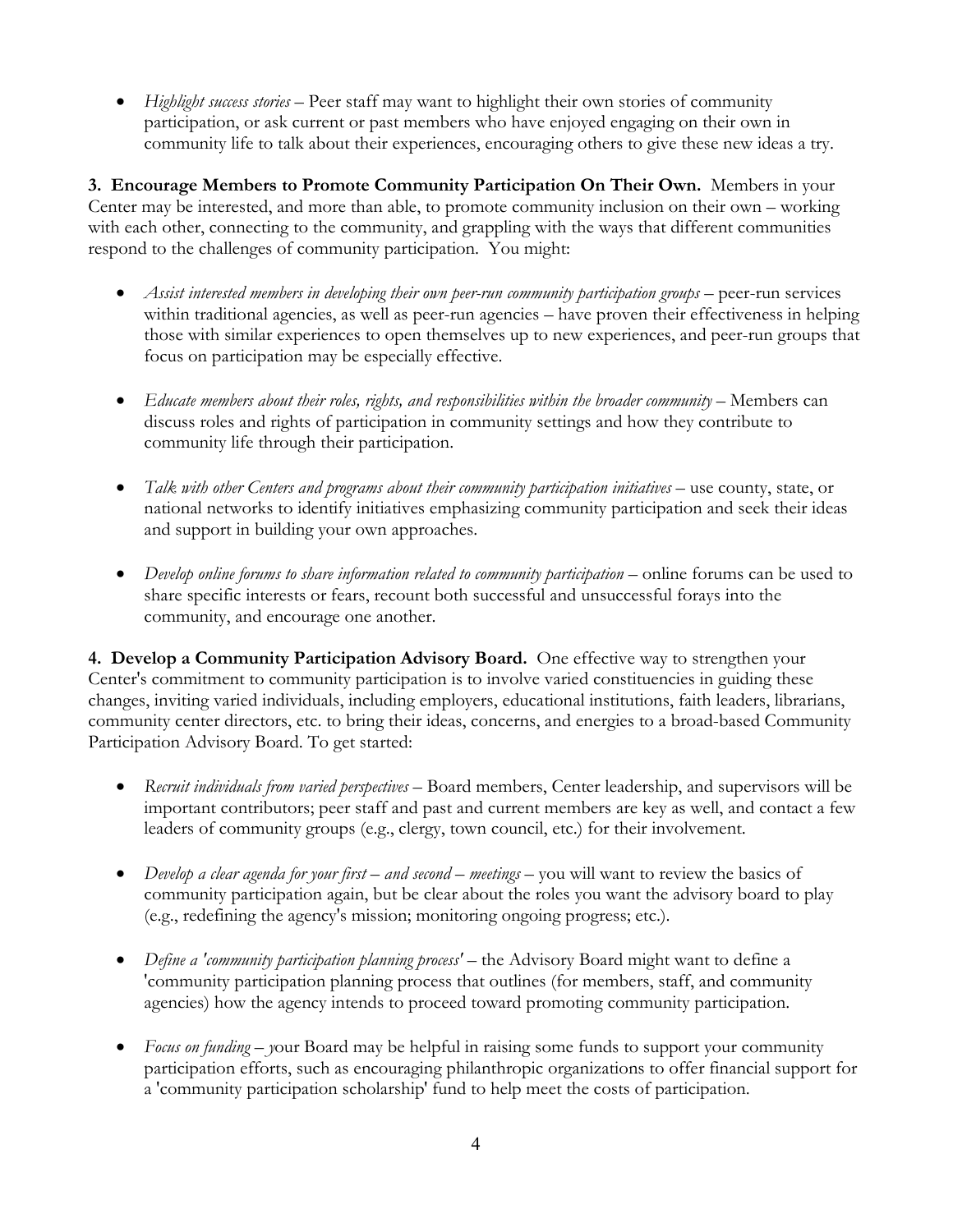**5. Establish a Speakers' Bureau on Community Participation.** The most effective spokespersons for community participation are likely to be participants themselves – members who are actively engaged in the community as well as community members who have enjoyed the experience of broadening their contacts with your Center. You could:

- *Recruit members willing to share their experiences –* you will find that many of those who are successful in connecting to the community are eager to share their experiences, both with other members and with community groups.
- *Recruit staff* Center staff may be eager to talk about both their own experiences building their personal community connections *and* the experiences of members with whom they have worked to achieve their individual community participation goals.
- *Recruit community members* employers are most easily persuaded by other employers, congregations by other religious leaders, recreation programs by other leaders in sports programs: find those who will become your 'community ambassadors' and put them to work.
- *Develop training for your speakers –* while many individuals may be willing and enthusiastic about sharing their experiences, almost everyone could use some help in developing a presentation, focusing on key points, responding to concerns, etc., so plan to offer some support.

### Develop Pilot Programs

Pilot programs – an initial effort to focus on community participation with a few members or focusing on a single domain of community like, such as work, school, play, or pray – can be an excellent first step: it provides staff, members, Center leadership, and the community – a glimpse of both the challenges and the possibilities of community participation. You might:

**6. Start With a Handful of Interested Members.** Begin informal discussions – in either small groups or in one-to-one counseling sessions – about community participation, and then help each member establish his/her priorities, develop an implementation plan, agree on both staff *and* client responsibilities, and monitor progress. Why not:

- *Focus on 5 – 10 members, or a 5% sample of Center attendees –* you may want to work with only 5-10 members at a time, or perhaps have each direct service staff selects one or two members to focus on, or develop a 5% random sample of those attending the program regularly.
- *Discuss community participation with selected members –* in some cases, one-to-one conversations will be appropriate, while others may prefer small group discussions, but the key point is to *invite* members to participate in the process.

*proceed informally –* in your discussions with individual members, try to identify each person's own goals – what types of participation would *they* like to pursue, which local organizations do *they* want to be a part of, what resources do *they* have to help them in this process.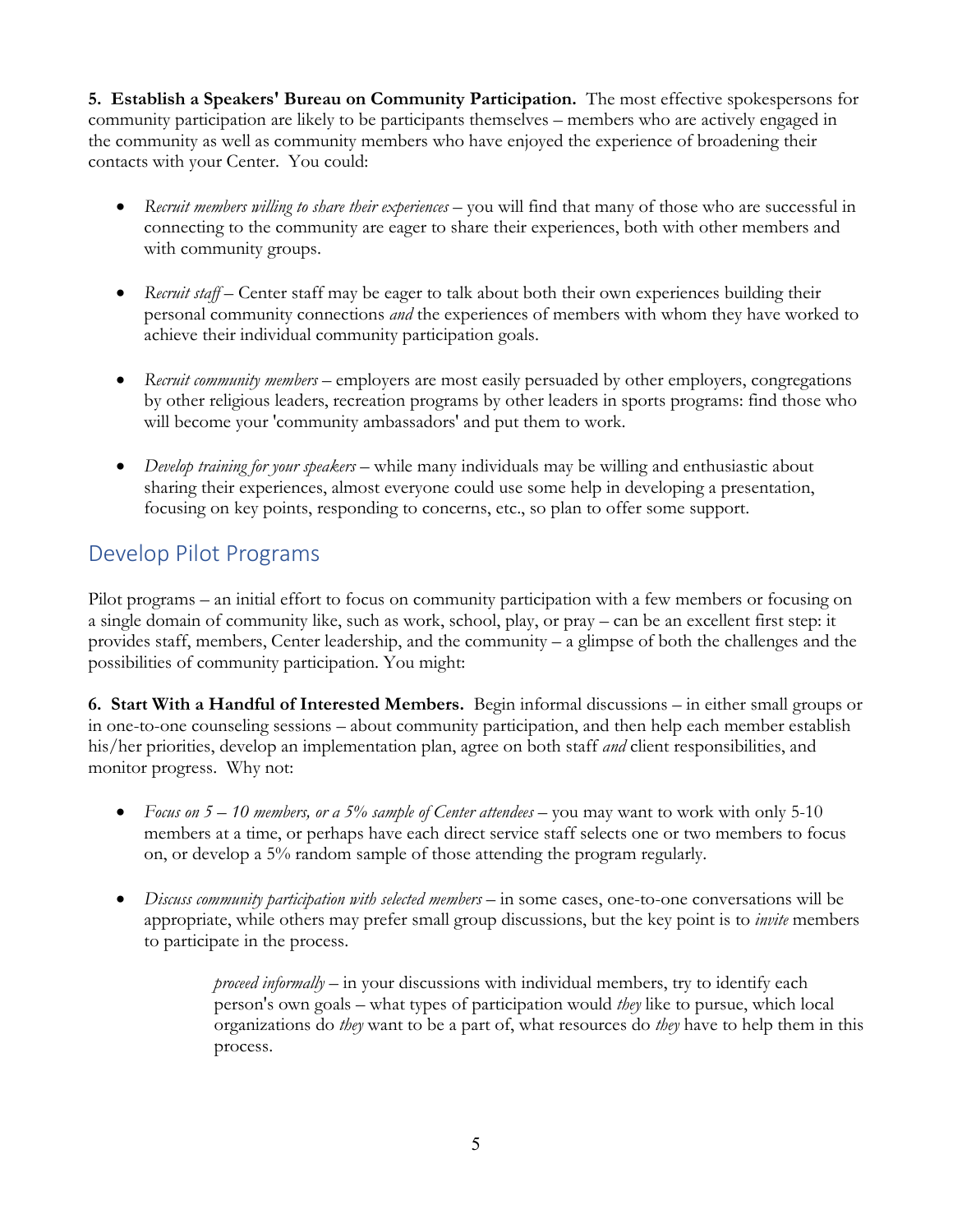*develop an action plan –* develop an informal but individua plan that includes responsibilities for the service recipient, staff, other sources of natural support (family, friends, etc.), and what you feel you can ask target organizations to provide.

*set some timelines –* implementation planning should always include a timeline that articulates what should be done (and by whom) by a certain date, and it will be important, even in informal situations, to review and revise those timelines as your project moves forward.

**7. Utilize the Temple University Community Participation Measure.** A more formal approach would make use of the Temple University Community Participation Measure, which helps members (either on their own or with staff assistance) assess their own current level of participation, determine their priority interests, figure out the types of support that are available to them, and develop a plan. Try to:

- *Download the Temple University Community Participation Measure (TUCP) –* the TUCP and support documents are available at [http://www.tucollaborative.org/wp-content/uploads/Peer-facilitated](http://www.tucollaborative.org/wp-content/uploads/Peer-facilitated-community-inclusion-ACCESSIBLE.pdf)[community-inclusion-ACCESSIBLE.pdf.](http://www.tucollaborative.org/wp-content/uploads/Peer-facilitated-community-inclusion-ACCESSIBLE.pdf)
- *Practice using the TUCP* the TUCP may look overwhelming at first to both staff and members but is actually relatively easy to use: staff may want to set aside time to use it with one another first, to better prepare themselves for discussions with service participants.
- *Develop a data base using the TUCP* one way to continue to track your program's initial success in your first community participation initiative is to use the TUCP periodically so that you can assess each individual's progress in connecting to life in their communities.
- *Make sure staff check-in with one another periodically* even in a small program, Center staff can benefit from setting aside some time to discuss with one another their progress in using the TUCP sharing problems, effective strategies, community resources discovered, and successes.

**8. Focus Your Pilot Efforts on One Life 'Domain.'** There are many aspects of community life – 'domains' – your members may choose to pursue, but your Center may choose to focus on one or two key domains (e.g., employment, religious congregations, recreation programs) where the agency already has established contacts, and where a 'welcoming community' may already exists. You could:

- *Education and/or employment* many members want to return to school or find a job, and focusing your initial efforts on one or both of these domains (e.g., contacting local colleges and training programs, working with local employers) can be very helpful.
- *Religion and spirituality –* surveys of members often reveal an enduring interest in re-connecting to religious or spiritual groups, and staff efforts to work with different local spiritual groups or local congregations may open doors for broader community connections.
- *Public and private recreational programs* contacting local public recreation programs (most county 'parks departments' have a variety of programs) and private resources (like local Y's) can open a variety of opportunities for healthy interactions.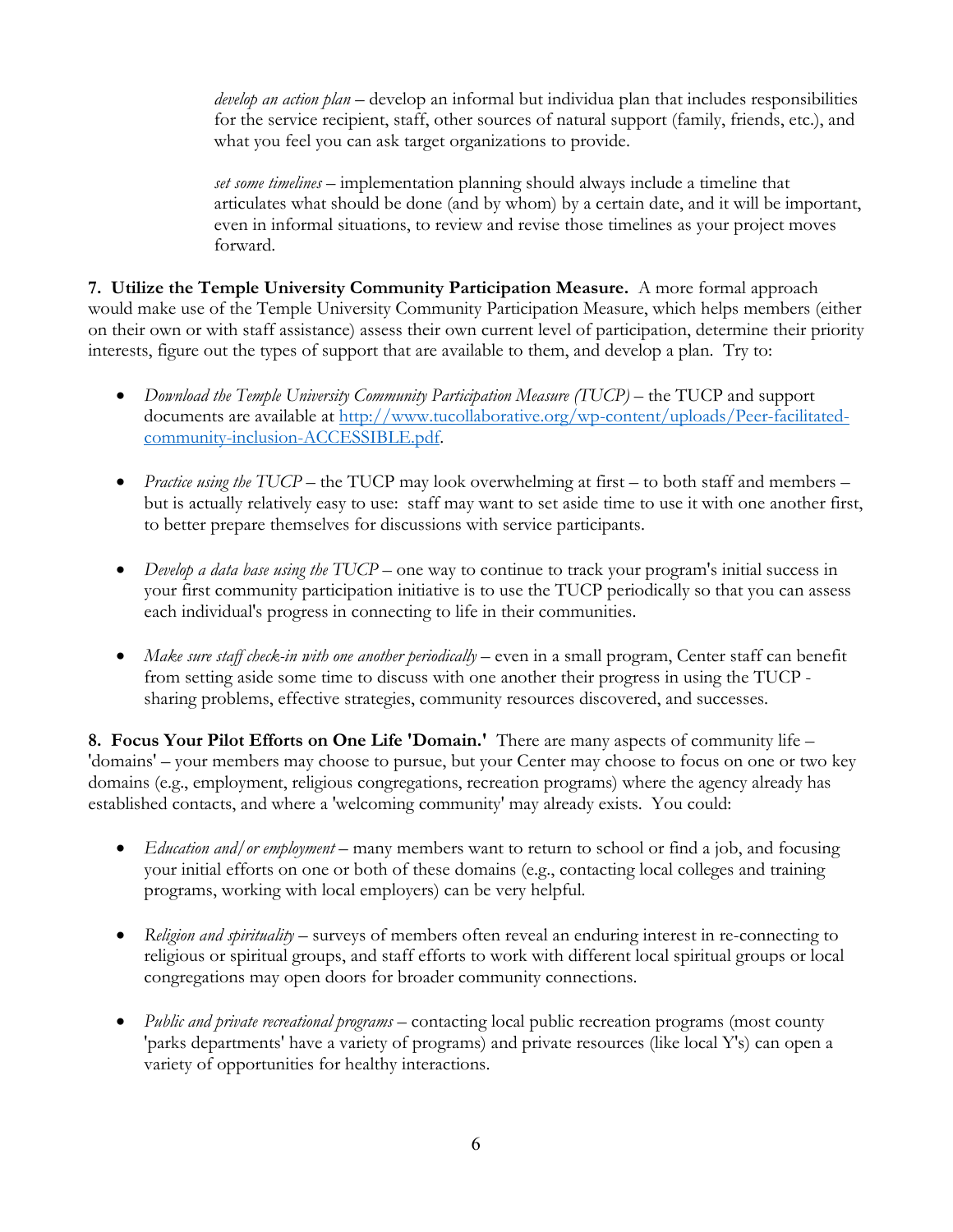• *Civic associations and local hobby groups –* you may want to assess the prospects for involving members as contributing members of local civic associations, or as participants in a few local hobby groups (e.g., book clubs, travel groups, etc.).

**9. Connect to a Local Psychiatric Hospital.** Your program may want to develop a strong connection to local psychiatric hospitals to discuss how you can connect to and support individuals in getting engaged in meaningful community activities upon discharge. Consider if you could:

- *Contact the hospital* the first step ought to include connecting to hospital leadership and units, but be prepared to provide educational opportunities on community participation and your plans to help current patients do more than just 'live' in local settings.
- *Develop the resources to work with patients while they are still in the hospital* quite a few Centers are able to begin to work with patients while they are still in the hospital, with a focus on assessing their community participation goals and the action steps needed to reach those goals.
- *Share success stories –* both hospital staff and their current patients who are on track for discharge may need to hear from your Center's members about their experiences in connecting to community life.
- *Establish procedures for connecting post-discharge –* the first weeks after discharge are often difficult, so you need a clear plan for your program to support re-integration into the community with each individual and to start the process of building community participation opportunities.

#### Provide Staff Training

A key part of moving forward – of making community participation central to the operation of your Center's programs – is to insure that staff have the skills to work effectively with members in this new arena. Both initial, intensive training and ongoing support and supervision will be essential aspects of providing staff with the confidence to work effectively with members. Try to:

**10. Revise Job Descriptions.** For many Centers, their first step is to revise the job descriptions of the staff who are expected to work on community participation with members: many staff are very busy already, and they need to know the Center understands that working with members on community participation will require a new approach to their daily responsibilities. You can:

- *Review and revise current job descriptions* many staff have already found themselves very busy simply keeping up with members' most basic needs, and finding the balance between these ongoing tasks and their new roles promoting community participation will be essential.
- *Consider creating 'community inclusion specialists'* you might want to convert some staff positions into 'community inclusion specialists' (or establish a new role for new staff) and place community participation at the center of their responsibilities.
- *Develop community participation job descriptions focusing on assessment, prioritizing, resource assessment, connecting to the community, and supporting members –* your new job descriptions should take a comprehensive look at the roles staff should play in supporting members.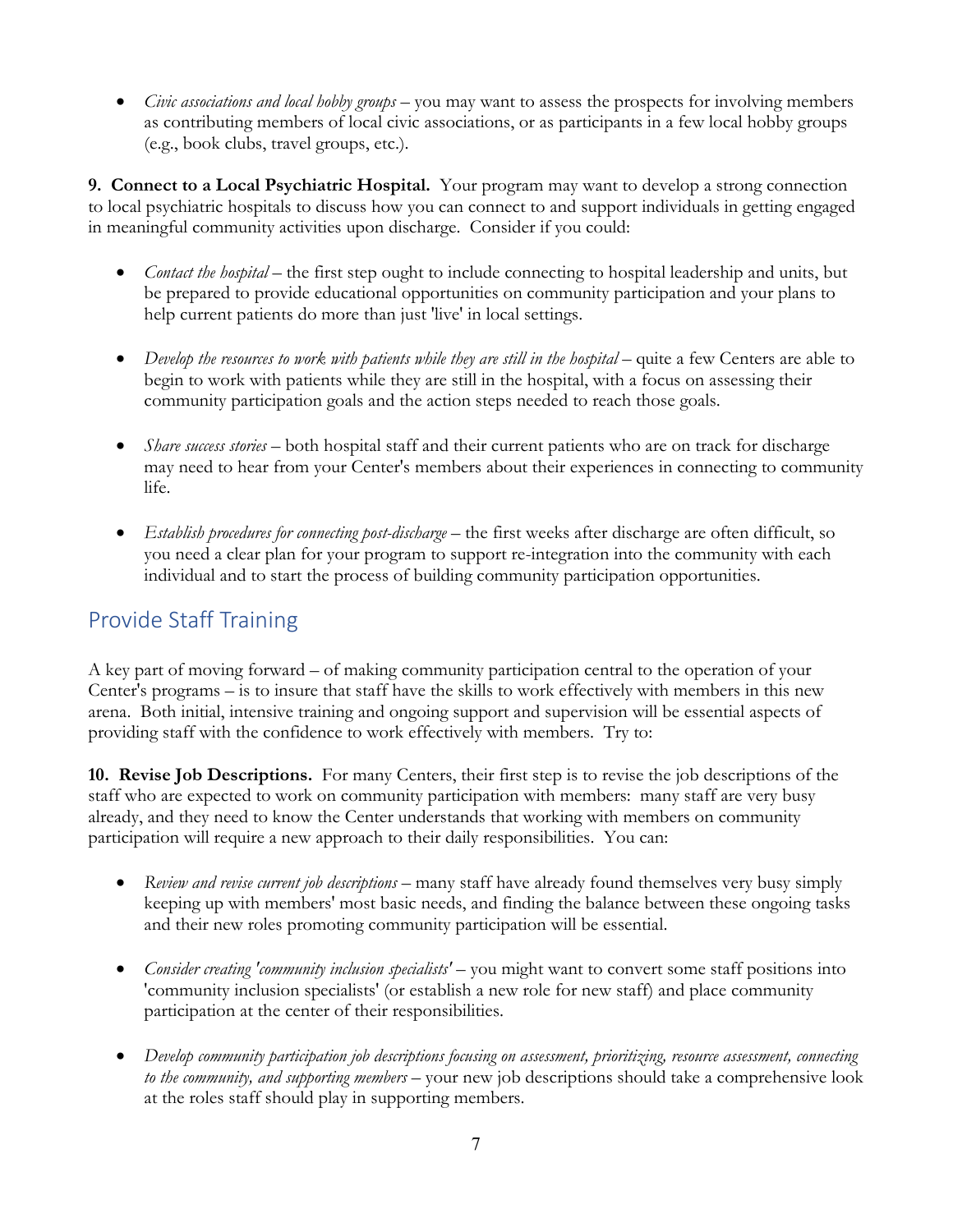• *Make these new responsibilities clear to everyone –* whether these are new tasks for current staff or for new hires, everyone at the Center – leadership, supervisors, other staff, and each members – needs to know that at least some Center staff have new responsibilities.

**11. Schedule Ongoing Staff Training.** Training staff for new roles as community inclusion workers is unlikely to be successful as a 'one-shot' event: plan on a *series* of training programs that insure staff are familiar with the concepts of community inclusion, understand the varied roles they will need to play to support members, and reflect on their own experiences in the community. Plan to:

- *Schedule both introductory and ongoing training programs* staff need an introduction to the basics of community participation, the skills required to assist members in establishing and achieving their goals, and the roles staff can play in community participation plan implementation.
- *Insure that the training programs includes opportunities for staff interaction* staff may already have strong feelings about their own opportunities for and experiences with community participation, and helping staff explore their own perspectives can be very helpful.
- *Reconvene trained staff regularly* the training program should include ongoing opportunities biweekly or monthly – for staff and trainers to review their experiences in working on community participation, sharing both problems and innovative strategies with one another.
- *Ask your Center's community inclusion staff to regularly assess the program's progress:* the Center needs to periodically hear from its community participation staff about how things are going, not only for their members but also for staff members themselves.

**12. Focus on Your Supervisors.** Direct service staff will need strong support from their immediate supervisors as they move the community participation agenda forward: they need to know both that the Center values their work, and that they can turn to supervisors for support and guidance as they face new community participation challenges in their day-to-day work. Make sure you:

- *Train your supervisors* it may be useful to ensure you have provided training to the agency's supervisors before beginning direct service staff training, so that peer workers do not get inconsistent messages about the importance of their new work.
- *Ask supervisors to take the lead in working with community groups* supervisors are likely to be more informed about and supportive of community participation if they are the ones who are making presentations – and asking for support, from community groups.
- *Develop a 'community participation supervisors support network' –* supervisors need support too, and providing opportunities for them to talk with other supervisors – within your Center or in other settings – can be very helpful in building their competence and commitment to the program.
- *Contact other Centers involved in promoting community participation* you may want to explore whether other Centers in your state or across the nation are working on community participation (many are!) and find ways to develop ongoing supportive connections with them.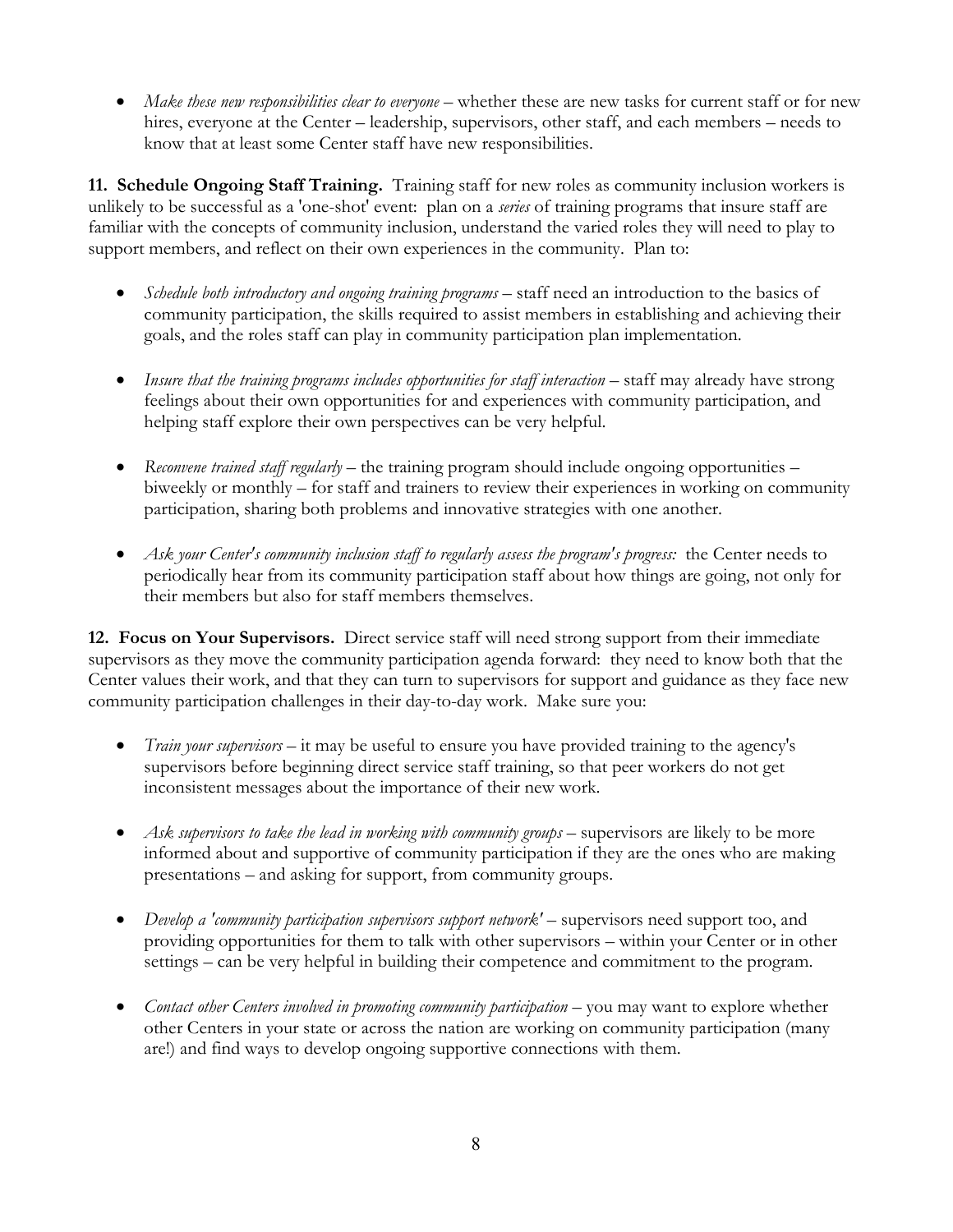# Develop Welcoming Communities

New initiatives *within* your agency are important parts of promoting community participation, but Centers must also connect to and work with individuals and organizations in the community – the congregations and colleges, sports programs and civic associations, employer groups and social events that make local life so vibrant. To create more welcoming community settings, plan to:

**13. Present on Community Participation to Community Groups.** While many community groups do provide support to your Center and to groups of members – special programs, food banks, free tickets to a group of members – your Center needs to help community groups develop ways to welcome *individual*  members as participants like everyone else and help address barriers that limit their participation. You could:

- *Schedule speaking opportunities to community groups on community participation* many groups will make time for a brief presentation, so be clear about how much information you can provide, organize your powerpoints, and plan to follow up with more information and specific requests.
- *Plan a 'Listening Tour' with community groups –* to convincingly convey to community groups that your Center is interested in hearing from them, plan a 'listening tour' in which your purpose is to hear from community groups with regard to their concerns and the possibilities of collaboration.
- *Develop a list of the opportunities each community group can pursue to become more of a welcoming community –* talk to interested groups about what they can do to respond to the interests of individual members (rather than 'group' programs) to facilitate their participation.
- *Create an ongoing support group for key community participation champions* as your Center's community participation programs move forward, find ways to bring together and reward the individuals in your community who are this initiative's best 'champions'.

**14. Identify Community Participation Opportunities.** The more you know about the range of opportunities for community participation – and especially in those 'domains' of community life that members want to explore – the more likely it is that you can find a 'match' between service recipient interests and community possibilities. Try to:

- *Develop a staff/service recipient committee to develop a list of community participation possibilities –* staff and members can work together to develop a reasonably comprehensive list of the opportunities in the community – congregations, employers, colleges, recreation programs, etc.
- *Explore 'what it takes' to participate in each group –* your community participation committee can also provide basic information on each possibility: what does it cost to join, when does the group meet, who should be contacted ahead of time, how to resolve transportation issues, etc.
- *Discuss the issue of 'disclosure' with members -* some members are comfortable if they are identified as participants in the Center, while others would prefer to 'fly under the radar' and join community activities without revealing their experiences with mental health issues.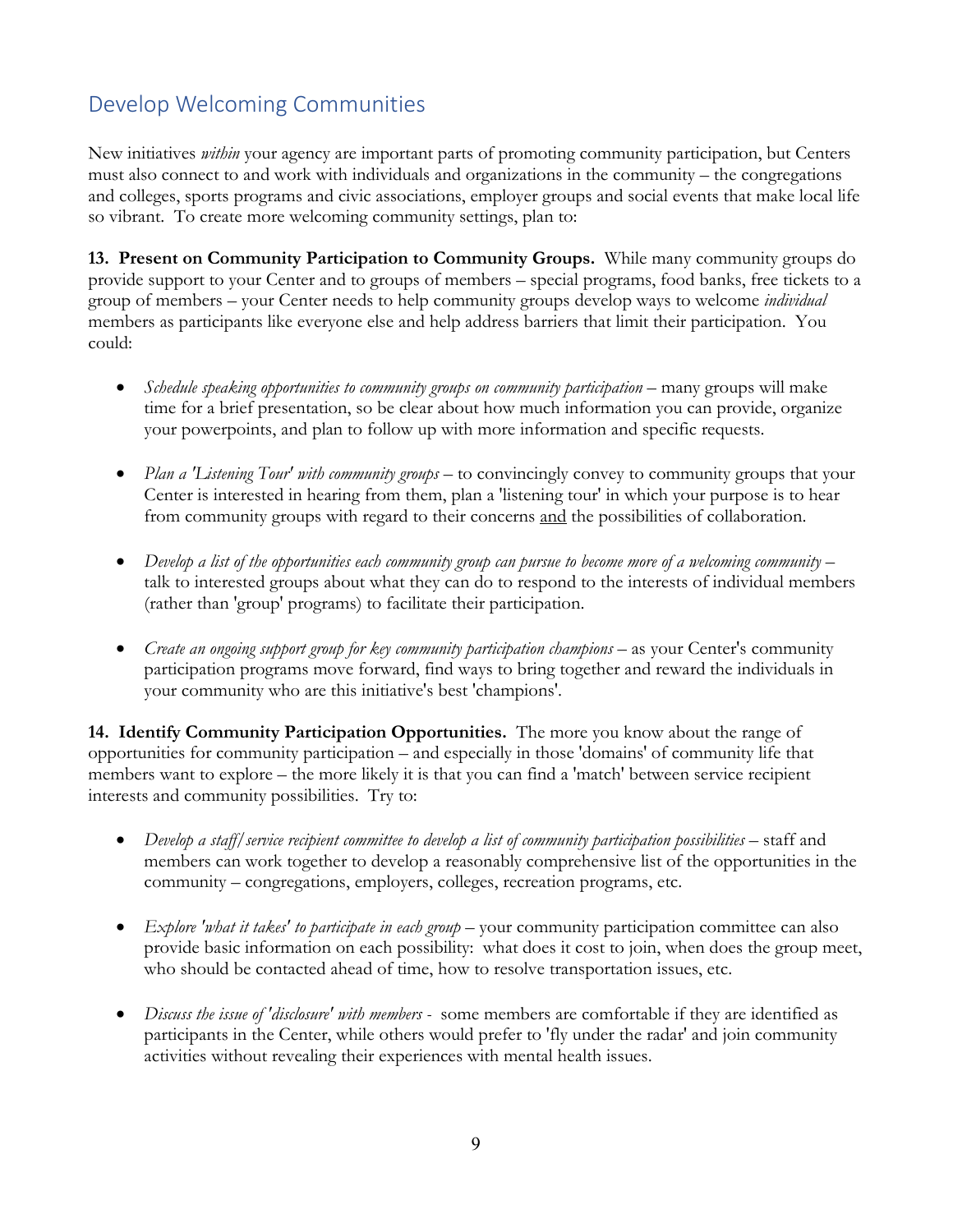• *Ask community groups to publicize their community participation activities* – some of your community groups may want to 'fly under the radar' as well, but others may be happy to let the broader community know why and how they have made a commitment to this new direction.

**15. Marshall the Resources of Your Community.** Every community has a wealth of resources that can be marshalled to support individuals who need assistance in participating in community life. Tapping into those resources not only expands opportunities for members but also builds community awareness of the need for greater inclusiveness. See if you can:

- *Develop a transportation plan –* in many settings poor 'transportation' options are a significant and costly barrier to broadening members' engagement, and working with public transportation authorities, private services like Lyft, and other groups can encourage greater support.
- *Work with other public agencies to build cooperative relationships* public agencies (e.g., local parks and recreation departments, community colleges and technical schools) – all have the capacity to do more to welcome individuals with mental illnesses into their ongoing activities.

**16. Explore Funding Opportunities With Community Groups.** Community groups and philanthropic individuals should be encouraged to provide financial support to your Center's community participation initiatives, shifting from grants for operations or group activities to funds that support genuine 'participation.' Try to:

- *Talk with philanthropic individuals and local foundations about support* local foundations can support hiring 'community inclusion specialists,' or establishing a new scholarship fund to support the real costs of community participation (e.g., dues, transportation, etc.).
- *Talk with community groups about possible contributions they can make* local groups may want to waive their usual 'dues' for participation, or support the costs of an individual's joining them on a trip, or provide funds toward tuition costs or any necessary equipment needs for sports, etc.
- *Develop a community fair or an auction event to raise community participation funds* your development office may already have some plans underway, but see if you can encourage them to focus on raising funds specifically to support the costs of community inclusion.
- *'Repurpose' some public funds –* a few Centers have developed creative ways to use case management dollars or Medicaid funding or other grants to support the emerging need for community participation programming.

**17. Develop Mentoring Programs.** Another excellent pathway to encouraging individuals and groups in the community to support participation is to sponsor 'mentoring programs' – designed to link an individual community member with a service recipient with a common interest, with the community member serving as a 'mentor' or guide to community activities. See if you could:

• *Search (google) for mentoring programs across the country* – there are many excellent mentoring programs, and guides to establishing and maintaining them, that focus on establishing mutually beneficial relationships and/or focus on community participation.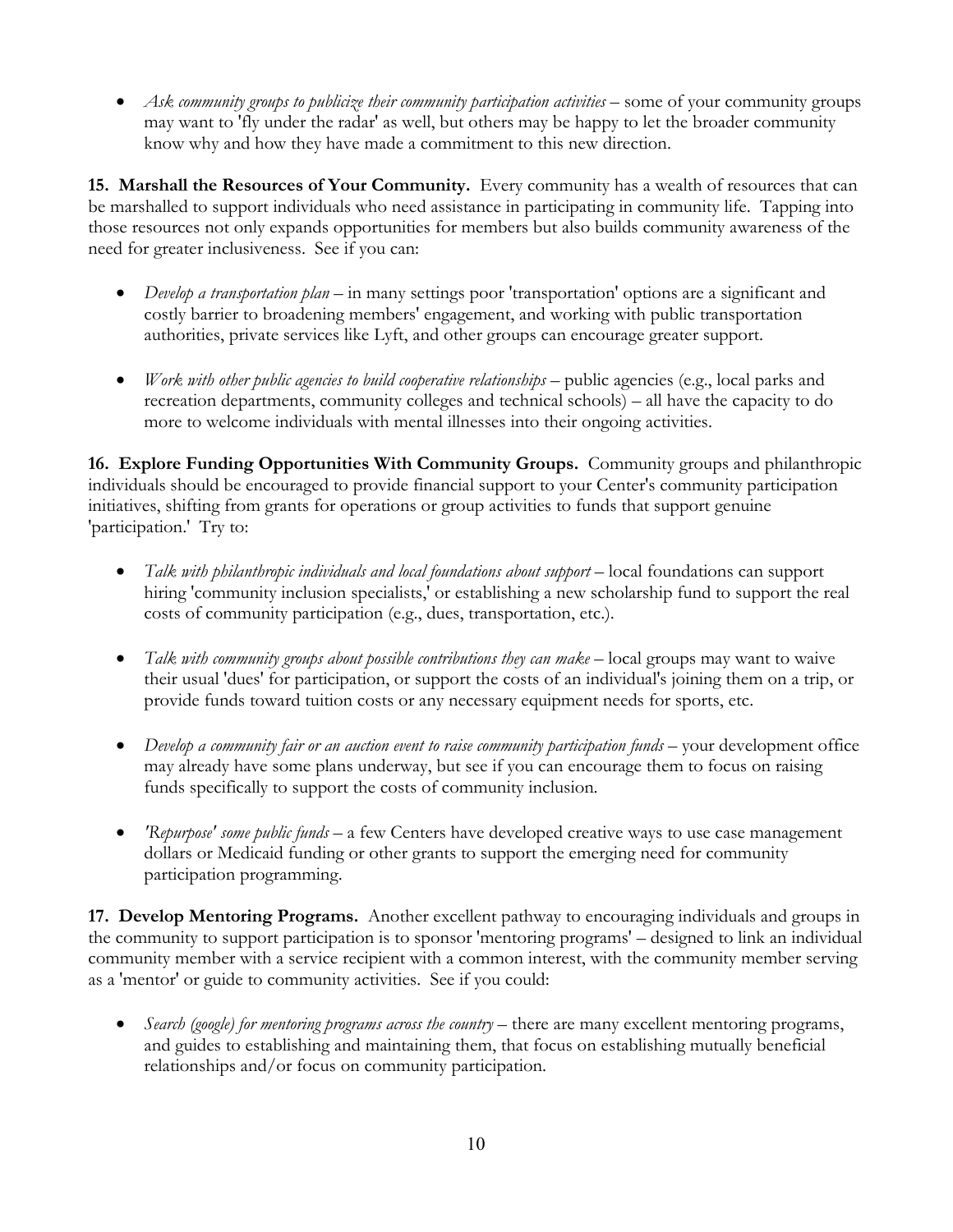- *Seek organizational sponsorship for mentors –* a local congregation may have a number of congregants who want to volunteer as mentors, and so too may a community college, a civic association, or other groups: start contacting a few key organizations to find out who's interested.
- *Provide training and supervision for your mentors* the role of community mentor is demanding, and your program should provide a series of initial training programs and some form of ongoing support and supervision to make this work.
- *Assess your mentoring program's operations and success* you will need to continuously assess the success of your mentoring initiatives, asking mentors themselves, as well as your Center's members in the program, about its operations and outcomes.

#### Highlight Your Successes

Nothing builds greater enthusiasm for community participation better than your initial successes: your Center may be pursuing only the 'first steps' outlined above, but letting funders, Center leaders and direct service workers, members, *and the community* know about your work and about your successes is the best way to insure a thriving program. Think about adopting one of these approaches:

**18. Develop Data.** You can make a strong case for the possibility and impact of community participation programming by developing strong data that demonstrate that people with mental illnesses really 'should, could, and would' be engaged in the life of their neighborhoods if given a chance, the resources, and the support to do so. See if you can:

- *Develop a system for tracking service recipient interests and community participation outcomes –* you could develop a system for tracking the kinds of community activities members would like to pursue and their success at community engagement, and share the data widely.
- *Develop some qualitative examples* you can bring together members for 'before and after' discussions of their interests in and experiences with community participation initiatives, and share these results as widely as possible as well.
- *Explore the 'evaluation resources' of local colleges and universities –* many local schools have students looking for an opportunity – a project – to collect, analyze, and present data on program effectiveness, and perhaps they will find your Center's program the perfect fit for them.
- *Present your 'data' in a variety of settings* you can use both quantitative and qualitative data to present to your Center's Board and to community programs, or to develop journal articles or conference presentations.

**19. Design a Traditional Public Relations Campaign.** Get the word out – both about your community participation plans and your program's outcomes - by designing a "public relations" initiative, taking advantage of all of the usual information outlets in your neighborhood. You could:

• *Talk with local information outlets about feature stories* – you may want to talk to the editor of a local paper, the news directors at local television stations, or the features chief at a local magazine about focusing on your Center's connection to community groups.